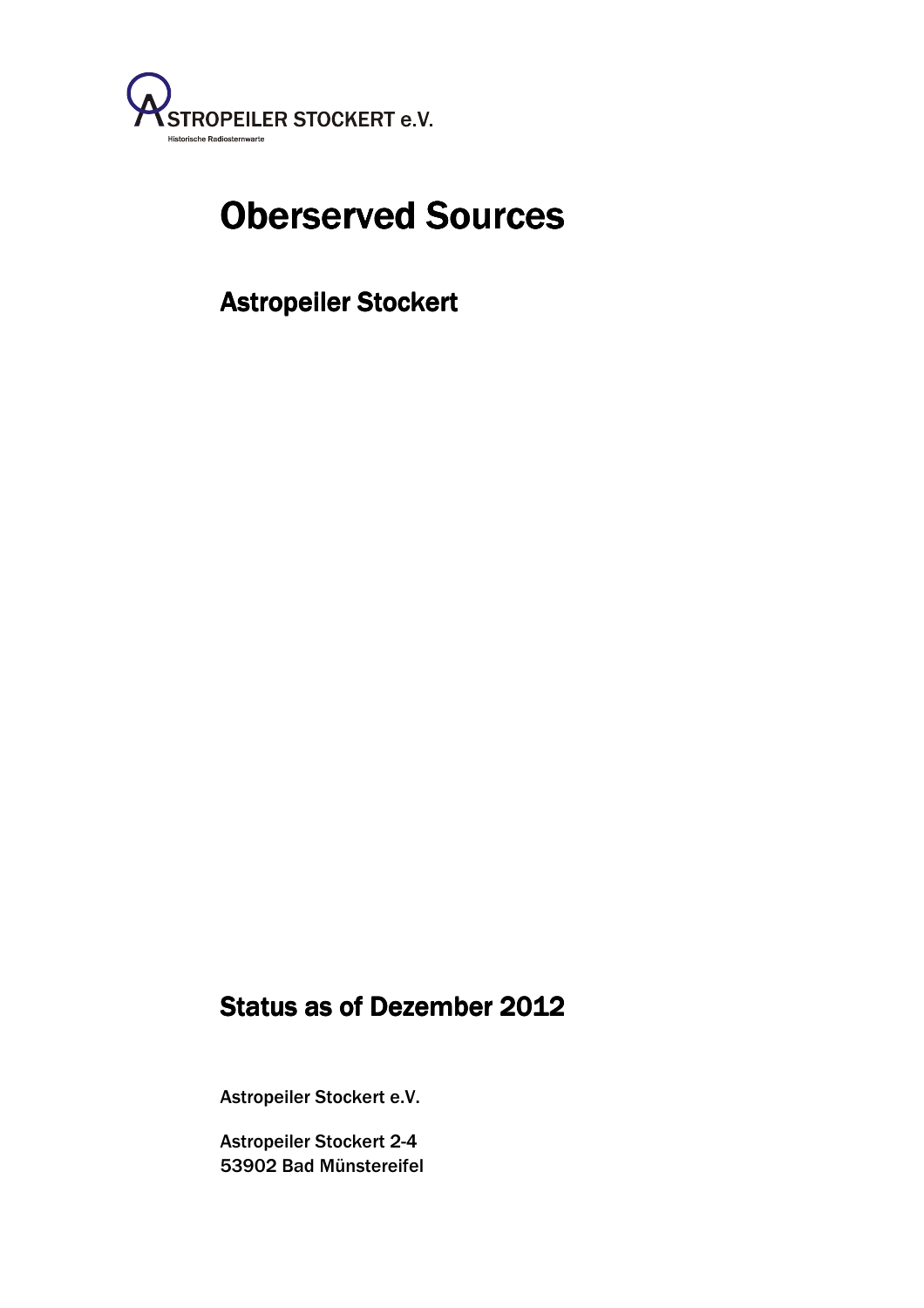

## 1 Overview of observed sources

This listing is intended to give an overview of the astronomical sources which have been observed since the re-commissioning of the Astropeiler Stockert and is intended to give an impression of the present capabilities.

#### 1.1 Galactic Continuum Sources

- o Cassiopeia A
- o Taurus A
- o Crab Nebula
- o IC 443
- o Tycho
- o Sagitarius A
- o Orion Nebula
- o North America Nebula
- o Omega Nebula
- o Heart Nebula
- o Rosetta Nebula
- o 3C400
- o Trifid Nebula
- o Gamma Cygnus Nebula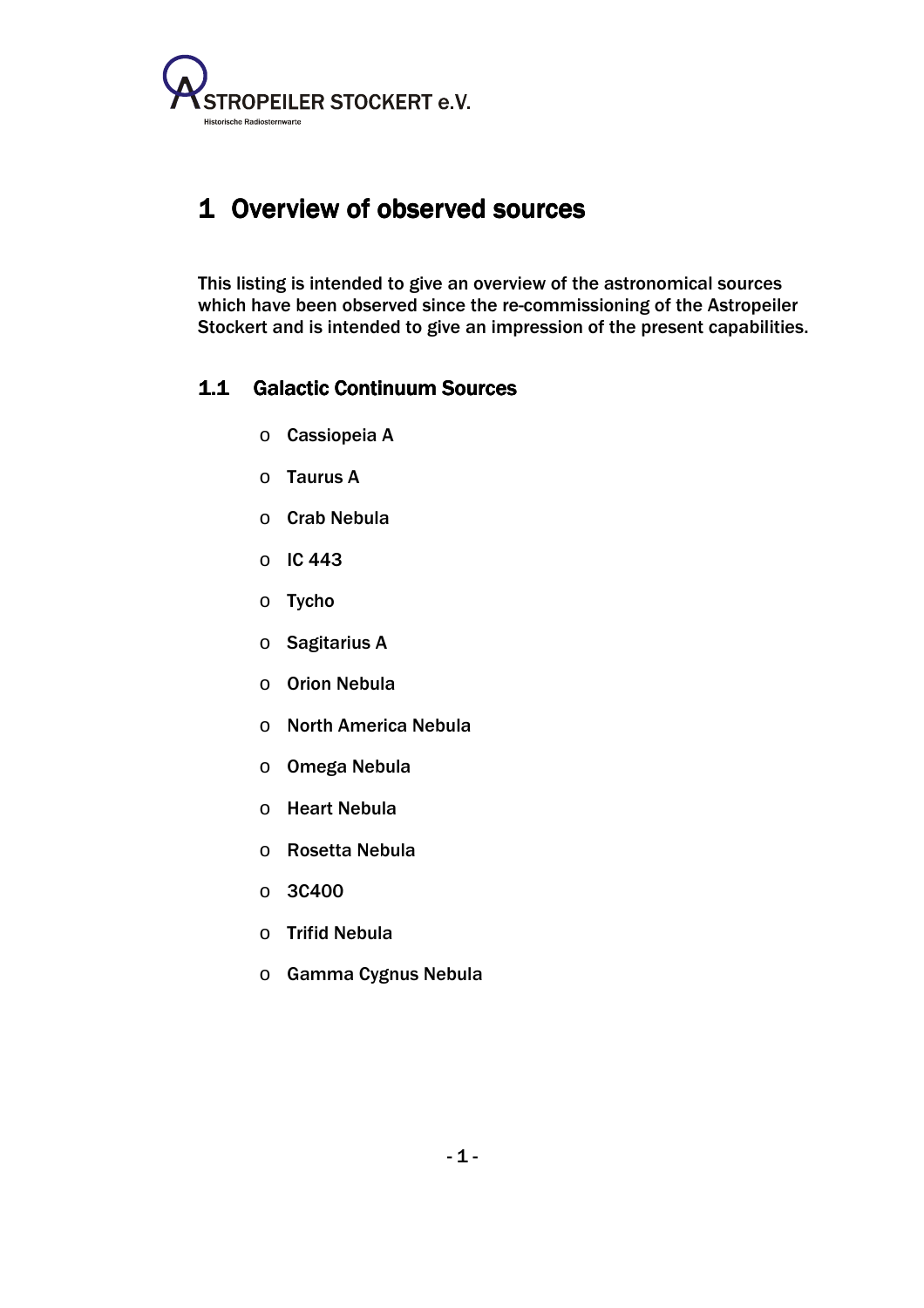

#### 1.2 Extragacalctic Continuum Sources

- $\circ$  Cygnus A (3C405)
- o Virgo A (3C274)
- o Perseus A (3C84)
- o 3C353
- o Herkules A (3C348)
- o 3C273
- o 3C273
- o 3C123
- o 3C438
- o 3C295
- o 3C147
- o 3C286
- o 3C196
- o 3C309.1

#### 1.3 Neutral Hydrogen in our galaxis

- o Spektra in the calactic plane
- o Spektra towards various other locations such as the calibrations source S7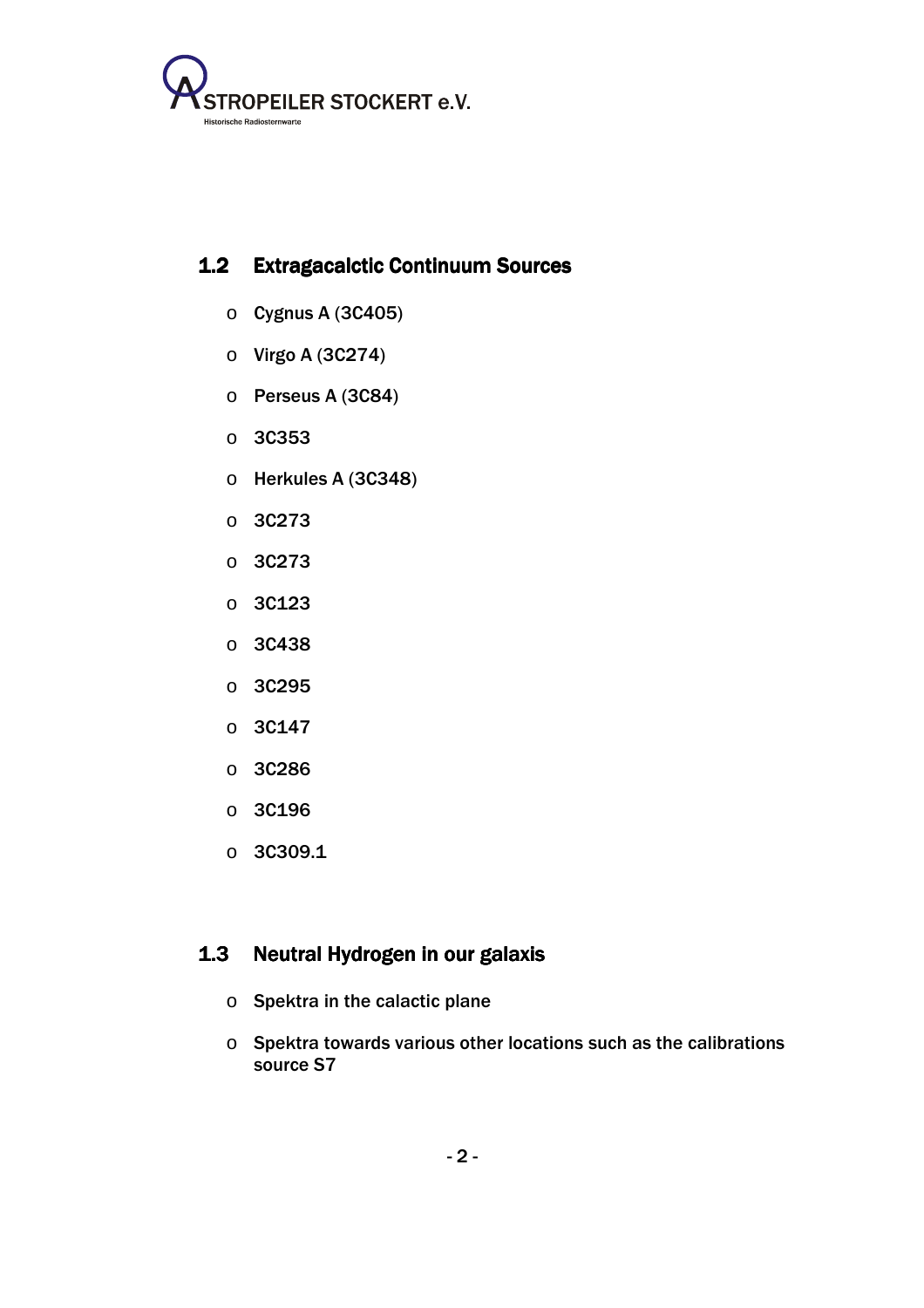

#### 1.4 Radio-Recombination Lines

- o Towards the Orion Nebula: Hα166, Hα167, Hα168, Hα169
- ο Towards the Omega Nebula: Hα166, Hα167, Hα168, Hα169
- o Towards the Trifid Nebula: Hα166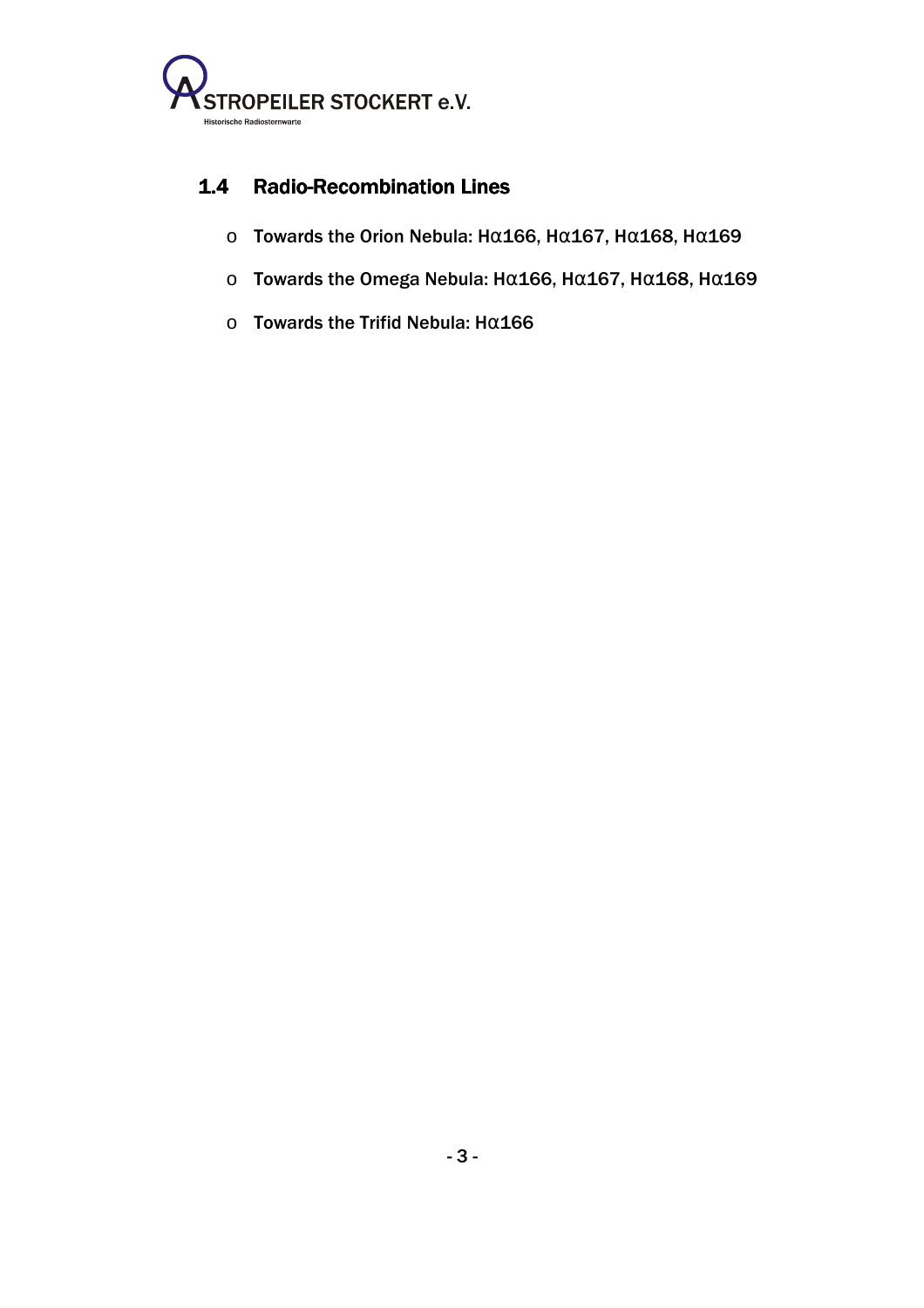

## 1.5 Pulsars

| <b>NAME</b> | P <sub>0</sub> | <b>DM</b>     | S1400 |
|-------------|----------------|---------------|-------|
|             | (s)            | $(cm^4-3 pc)$ | (mJy) |
| B0031-07    | 0.943          | 11.38         | 11.0  |
| B0329+54    | 0.715          | 26.83         | 203.0 |
| B0355+54    | 0.156          | 57.03         | 22.9  |
| B0450+55    | 0.341          | 14.602        | 12.9  |
| B0525+21    | 3.746          | 50.94         | 9.0   |
| B0531+21    | 0.034          | 56.791        | 14.4  |
| B0540+23    | 0.246          | 77.698        | 8.9   |
| B0628-28    | 1.244          | 34.36         | 23.4  |
| B0740-28    | 0.167          | 73.77         | 23.0  |
| B0809+74    | 1.292          | 6.12          | 10.0  |
| B0823+26    | 0.531          | 19.463        | 10.0  |
| B0919+06    | 0.431          | 27.309        | 4.2   |
| B0950+08    | 0.253          | 2.96          | 84.0  |
| B1133+16    | 1.188          | 4.848         | 32.0  |
| B1237+25    | 1.382          | 9.296         | 10.0  |
| B1508+55    | 0.740          | 19.61         | 8.0   |
| B1642-03    | 0.388          | 35.73         | 21.0  |
| B1742-30    | 0.367          | 88.8          | 14.1  |
| B1749-28    | 0.563          | 50.37         | 18.0  |
| B1804-08    | 0.164          | 112.38        | 15.0  |
| B1818-04    | 0.598          | 84.38         | 8.0   |
| B1822-09    | 0.769          | 19.46         | 10.8  |
| B1929+10    | 0.227          | 3.18          | 36.0  |
| B1933+16    | 0.359          | 158.52        | 42.0  |
| B1944+17    | 0.441          | 16.3          | 10.0  |
| B1946+35    | 0.717          | 129.07        | 8.3   |
| B2016+28    | 0.558          | 14.17         | 30.0  |
| B2020+28    | 0.343          | 24.64         | 38.0  |
| B2021+51    | 0.529          | 22.65         | 27.0  |
| B2045-16    | 1.962          | 11.46         | 13.0  |
| B2111+46    | 1.015          | 141.26        | 19.0  |
| B2154+40    | 1.525          | 70.86         | 17.0  |
| B2255+58    | 0.368          | 151.08        | 9.2   |
| B2310+42    | 0.349          | 17.3          | 14.6  |
| B2319+60    | 2.256          | 94.59         | 12.0  |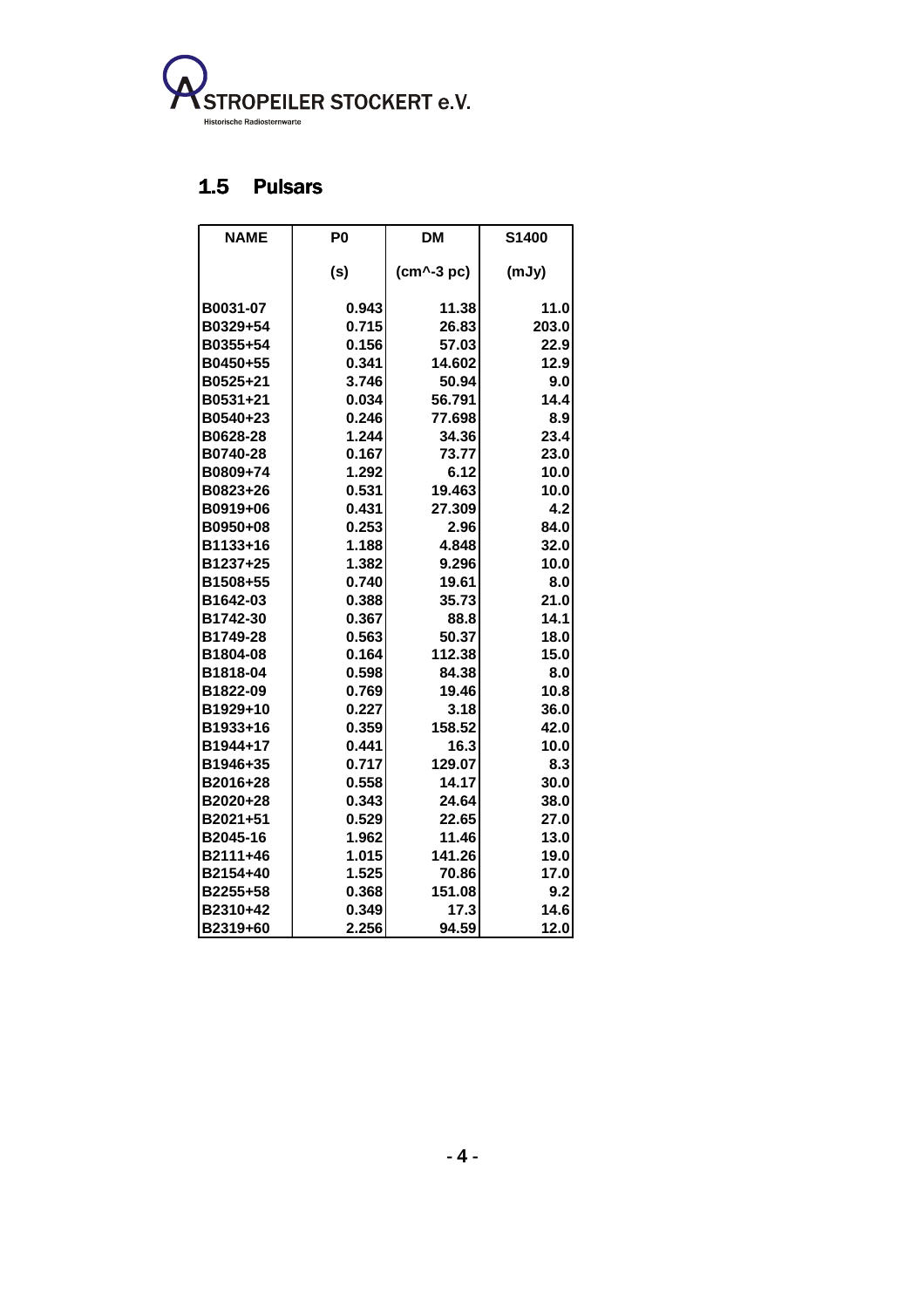

#### 1.6 High Velocity Couds

- $\circ$  HVC 90 +42
- o HVC 129 +1
- $O$  HVC 131 +1
- o HVC 155 +35
- o HVC 165 +55
- $\circ$  HVC MI,1
- o HVC 185 -11
- o HVS 125 +41
- $O$  VHVC 110 -7

## 1.7 Hydrogen Spectra of other Galaxies

- o Andromeda Galaxy
- o Holmberg II (UGC4305)
- o UGC 3851
- o Messier 82 (UGC 5322)
- o UGC 718